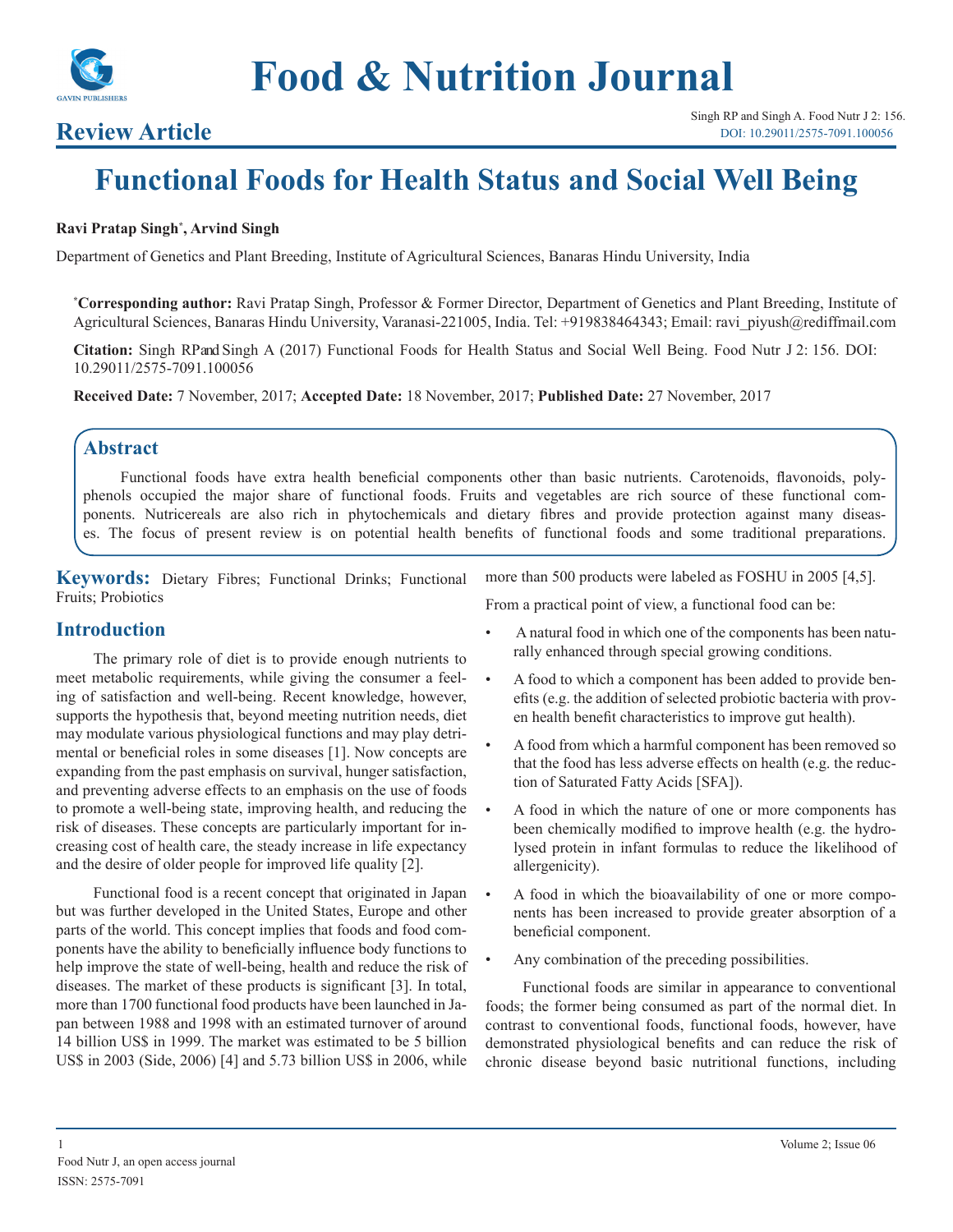maintenance of gut health [6]. When food is being cooked or prepared using "scientific intelligence" with or without knowledge of how or why it is being used, the food is called "functional food".

Functional foods may improve the general conditions of the body (e.g. pre-and probiotics), decrease the risk of some diseases (e.g. cholesterol-lowering products), and could even be used for curing some illnesses.

# **Development of Functional Foods**

Functional food development implies the incorporation of specific bioactive compounds with positive physiological effects [7]. There are different technological strategies that modify food composition to accomplish health improvement by adding those bioactive compounds [8]. Most bioactive compounds characterized as nutraceuticals are derived from plants. Numerous bioactive components isolated from legumes, cereals, grains, fruits and vegetables have been shown to be efficacious in reducing lipid and cholesterol levels, increasing bone mineral density and antioxidant status as well as possessing anticancer properties [9]. However, of the hundreds of plant-derived nutraceuticals that have been identified, few have been incorporated into common foods for habitual consumption. Table 1 shows different functional components with their source and benefits.

| <b>Class/Components</b>                                            | <b>Source</b>                                                                                                                            | <b>Health Benefits</b>                                                                                                                 |
|--------------------------------------------------------------------|------------------------------------------------------------------------------------------------------------------------------------------|----------------------------------------------------------------------------------------------------------------------------------------|
| <b>Carotenoids</b>                                                 |                                                                                                                                          |                                                                                                                                        |
| Beta-carotene                                                      | Carrots, Pumpkin, Sweet<br>potatoes, Papaya, cantaloupe, Mango,<br>Spinach, Tomatoes                                                     | neutralizes free radicals which may damage cells;<br>bolsters cellular antioxidant defenses; can be made into<br>vitamin A in the body |
| Lutein, Zeaxanthin                                                 | Kale and collards (Leafy vegetables commonly used<br>as saag), spinach,<br>corn, eggs, citrus fruits,<br>asparagus, carrots,<br>broccoli | supports maintenance of eye health                                                                                                     |
| Lycopene                                                           | tomatoes and processed<br>tomato products,<br>watermelon, red/pink<br>grapefruit                                                         | Antioxidants, supports maintenance of<br>prostate health and protect from cardiovascular diseases                                      |
| Dietary (functional and total) fiber                               |                                                                                                                                          |                                                                                                                                        |
| Insoluble fiber                                                    | wheat bran, corn bran, fruit skins                                                                                                       | supports maintenance of digestive health; reduce the risk<br>cancer                                                                    |
| Beta glucan                                                        | oat bran, oat meal, oat flour, barley, rye                                                                                               | may reduce risk of coronary heart disease<br>(CHD)                                                                                     |
| Soluble fibe                                                       | psyllium seed husk (Isabgol), peas, beans, apples,<br>citrus fruits                                                                      | may reduce risk of CHD and some types of cancer                                                                                        |
| Whole grains                                                       | cereal grains, whole wheat bread, oatmeal, brown rice                                                                                    | reduce risk of CHD and some types of cancers;<br>maintenance of blood glucose levels                                                   |
| <b>Fatty acids</b>                                                 |                                                                                                                                          |                                                                                                                                        |
| Monounsaturated fatty acids<br>(MUFAs)                             | tree nuts, olive oil,<br>canola oil                                                                                                      | may reduce risk of CHD                                                                                                                 |
| Polyunsaturated fatty acids<br>(PUFAs) Omega-3 fatty<br>acids -ALA | walnuts, flaxseeds,<br>flaxseed oil                                                                                                      | maintenance of heart and eye health; maintenance of<br>mental function                                                                 |
| PUFAs - Omega-3 fatty<br>acids-DHA/EPA                             | Salmon fish, tuna fish, marine and other fish oils,<br>Flaxseed oil                                                                      | may reduce risk of CHD; supports maintenance of eye<br>health and mental<br>function                                                   |
| Conjugated linoleic<br>acid (CLA)                                  | beef and lamb; some cheese                                                                                                               | supports maintenance of desirable body composition and<br>immune health                                                                |
| <b>Flavonoids</b>                                                  |                                                                                                                                          |                                                                                                                                        |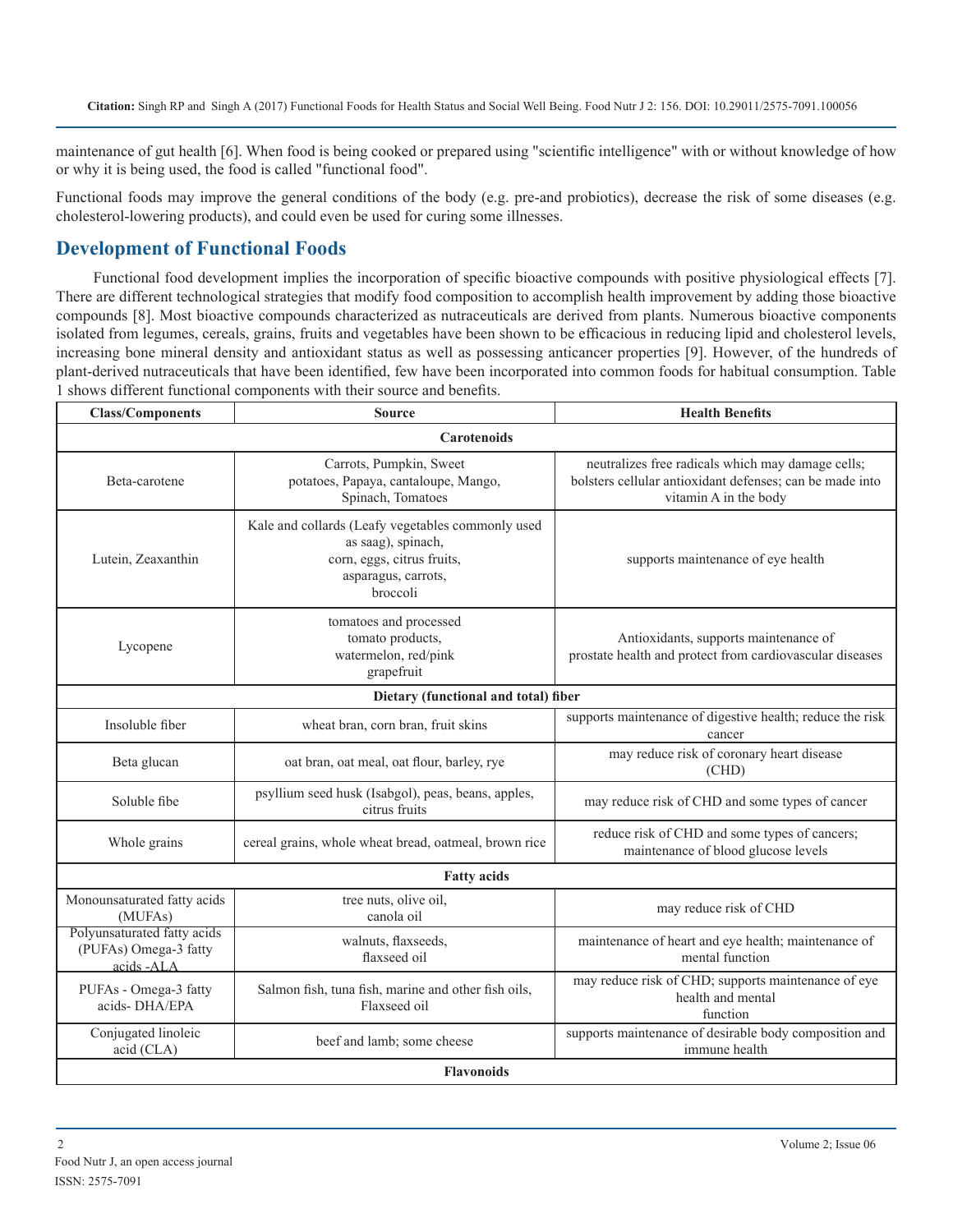| Anthocyanins -<br>Cyanidin, Pelargonidin,<br>Delphinidin, Malvidin | berries, cherries, red grapes                                                                           | boost cellular antioxidant defenses; supports<br>maintenance of healthy brain function                  |
|--------------------------------------------------------------------|---------------------------------------------------------------------------------------------------------|---------------------------------------------------------------------------------------------------------|
| Flavanols -<br>Catechins, Epicatechins,<br>Epigallocatechin        | tea, cocoa, chocolate, apples, grapes                                                                   | supports maintenance of heart health                                                                    |
| Procyanidins and<br>Proanthocyanidins                              | Cranberries, cocoa, apples, strawberries, grapes, red<br>wine, peanuts, cinnamon,<br>tea, chocolate     | supports maintenance of urinary tract health and heart<br>health                                        |
| Flavanones -<br>Hesperetin,<br>Naringenin                          | citrus fruits                                                                                           | neutralizes free radicals which may damage cells; bolster<br>cellular antioxidant defenses              |
| Flavonols-Quercetin,<br>Kaempferol,<br>Isorhamnetin,<br>Myricetin  | onions, apples, tea,<br>broccoli                                                                        | neutralizes free radicals which may damage cells; bolster<br>cellular antioxidant defenses              |
|                                                                    | Isothiocyanates                                                                                         |                                                                                                         |
| Sulforaphane                                                       | cauliflower, broccoli,<br>broccoli sprouts,<br>cabbage, kale,<br>horseradish                            | may enhance detoxification of undesirable compounds;<br>bolsters cellular antioxidant<br>defenses       |
|                                                                    | <b>Minerals</b>                                                                                         |                                                                                                         |
| Calcium                                                            | Sardines fish, spinach,<br>yogurt, low-fat dairy products, fortified foods<br>and beverages             | may reduce the risk of osteoporosis                                                                     |
| Magnesium                                                          | spinach, pumpkin seeds, whole grain breads and<br>cereals, halibut fish, almonds,<br>brazil nuts, beans | supports maintenance of normal muscle and nerve<br>function, immune health and bone health              |
| Potassium                                                          | potatoes, low-fat dairy products, whole grain and<br>cereals, citrus, beans, banana, leafy greens       | may reduce the risk of high blood pressure and stroke, in<br>combination with a low sodium diet         |
| Selenium                                                           | fish, red meat, whole grains, garlic, liver, eggs                                                       | neutralizes free radicals which may damage cells;<br>supports maintenance of immune and prostate health |
|                                                                    | <b>Phenolic acids</b>                                                                                   |                                                                                                         |
| Caffeic acid, Ferulic acid                                         | apples, pears, citrus<br>fruits, some vegetables, whole grains, coffee                                  | cellular antioxidant defenses; supports<br>maintenance of eye and heart health                          |
|                                                                    | <b>Plant stanols/sterols</b>                                                                            |                                                                                                         |
| Free Stanols/Sterols                                               | corn, soy, wheat,<br>fortified foods and<br>beverages                                                   | may reduce risk of CHD                                                                                  |
| Stanol/Sterol esters                                               | stanol ester dietary<br>supplements, fortified foods and beverages, including<br>table spreads          | may reduce risk of CHD                                                                                  |
|                                                                    | <b>Polyols</b>                                                                                          |                                                                                                         |
| Sugar alcohols<br>Xylitol, Sorbitol,<br>Mannitol, Lactitol         | some chewing gums and other food applications                                                           | may reduce risk of dental caries                                                                        |
| <b>Prebiotics</b>                                                  |                                                                                                         |                                                                                                         |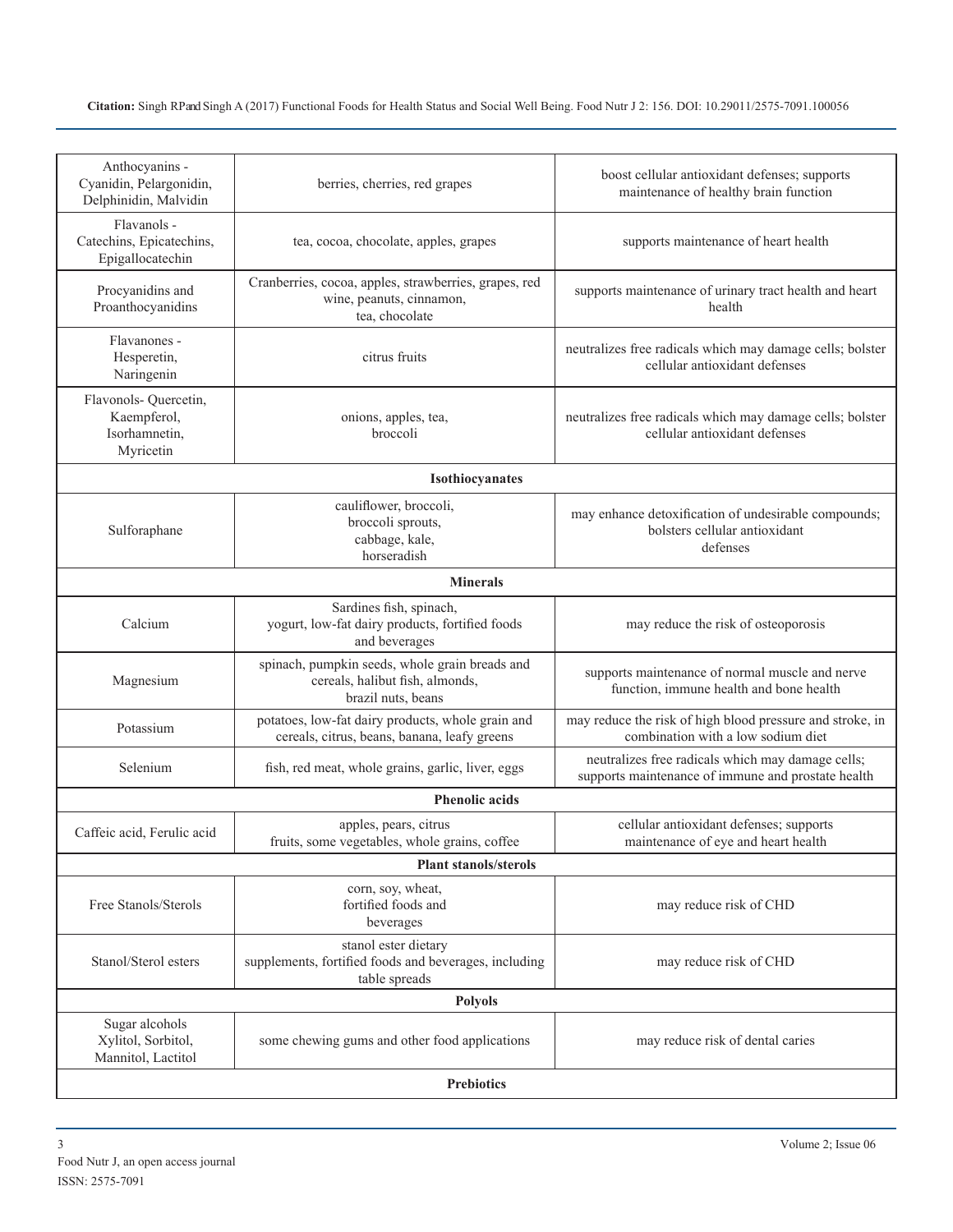| Inulin, Fructo-<br>oligosaccharides<br>(FOS), Polydextrose                                     | whole grains, onions, some fruits, garlic, honey,<br>leeks, banana, fortified foods and<br>beverages               | supports maintenance of digestive health; supports<br>calcium absorption                                             |  |
|------------------------------------------------------------------------------------------------|--------------------------------------------------------------------------------------------------------------------|----------------------------------------------------------------------------------------------------------------------|--|
|                                                                                                | <b>Probiotics</b>                                                                                                  |                                                                                                                      |  |
| Yeast, Lactobacilli,<br>Bifidobacteria and<br>other specific strains of<br>beneficial bacteria | certain yogurts and other cultured dairy and non-<br>dairy applications                                            | supports maintenance of digestive and immune health;<br>benefits are strain-specific                                 |  |
|                                                                                                | Phytoestrogens                                                                                                     |                                                                                                                      |  |
| Isoflavones-Daidzein,<br>Genistein                                                             | soybeans and soy-based foods                                                                                       | Maintenance of bone and immune health, and healthy<br>brain function; In women, supports menopausal health           |  |
| Lignans                                                                                        | flax seeds, rye, seeds and nuts, lentils, triticale,<br>broccoli, cauliflower,<br>carrot                           | support maintenance of heart and immune health                                                                       |  |
|                                                                                                | Soy protein                                                                                                        |                                                                                                                      |  |
| Soy Protein                                                                                    | soybeans and soy-based foods like milk, yogurt,<br>cheese and tofu                                                 | may reduce risk of CHD                                                                                               |  |
|                                                                                                | Sulfides/thiols                                                                                                    |                                                                                                                      |  |
| Diallyl sulfide, Allyl methyl<br>trisulfide                                                    | garlic, onions, leeks, scallions (Looks like green<br>onion)                                                       | enhance detoxification<br>of undesirable compounds; supports maintenance of<br>heart, immune and<br>digestive health |  |
| Dithiolthiones                                                                                 | cruciferous vegetables                                                                                             | may enhance detoxification of undesirable compounds;<br>supports maintenance of healthy immune function              |  |
|                                                                                                | <b>Vitamins</b>                                                                                                    |                                                                                                                      |  |
| A                                                                                              | organ meats, milk, eggs, carrots, sweet potato,<br>spinach                                                         | supports maintenance of eye, immune and bone health;<br>contributes to cell<br>integrity                             |  |
| Thiamin (Vitamin B <sub>1</sub> )                                                              | lentils, peas, brown or enriched white rice, pistachios<br>and certain fortified breakfast cereals                 | supports maintenance of mental function; helps regulate<br>metabolism                                                |  |
| Riboflavin (Vitamin B <sub>2</sub> )                                                           | lean meats, eggs, green leafy vegetables, dairy<br>products and certain fortified breakfast cereals                | supports cell growth; helps regulate metabolism                                                                      |  |
| Niacin (Vitamin $B_2$ )                                                                        | dairy products, poultry, fish, nuts, eggs and certain<br>fortified cereals                                         | supports cell growth; helps regulate metabolism                                                                      |  |
| Pantothenic acid<br>(Vitamin $B_5$ )                                                           | sweet potato, organ<br>meats, lobster (Sea Products), soybeans, lentils and<br>certain fortified breakfast cereals | Helps regulate metabolism and hormone synthesis                                                                      |  |
| Pyridoxine<br>(Vitamin $B_6$ )                                                                 | beans, nuts, legumes, fish, meat, whole grains<br>and certain cereals                                              | supports maintenance of immune health; helps regulate<br>metabolism                                                  |  |
| Folate or folic acid<br>(Vitamin $B_0$ )                                                       | beans, legumes, citrus fruits, green leafy vegetables<br>and fortified cereals, pasta, rice                        | reduce a woman's risk of having a child with a brain or<br>spinal cord defect;<br>maintenance of immune health       |  |
| Vitamin $B_{12}$ (Cobalamin)                                                                   | eggs, meat, poultry, milk and certain cereals                                                                      | supports maintenance of mental function; helps regulate<br>metabolism and supports blood cell formation              |  |
| Biotin                                                                                         | Liver, salmon, dairy products, eggs, oysters and<br>certain cereals                                                | helps regulate metabolism and hormone synthesis                                                                      |  |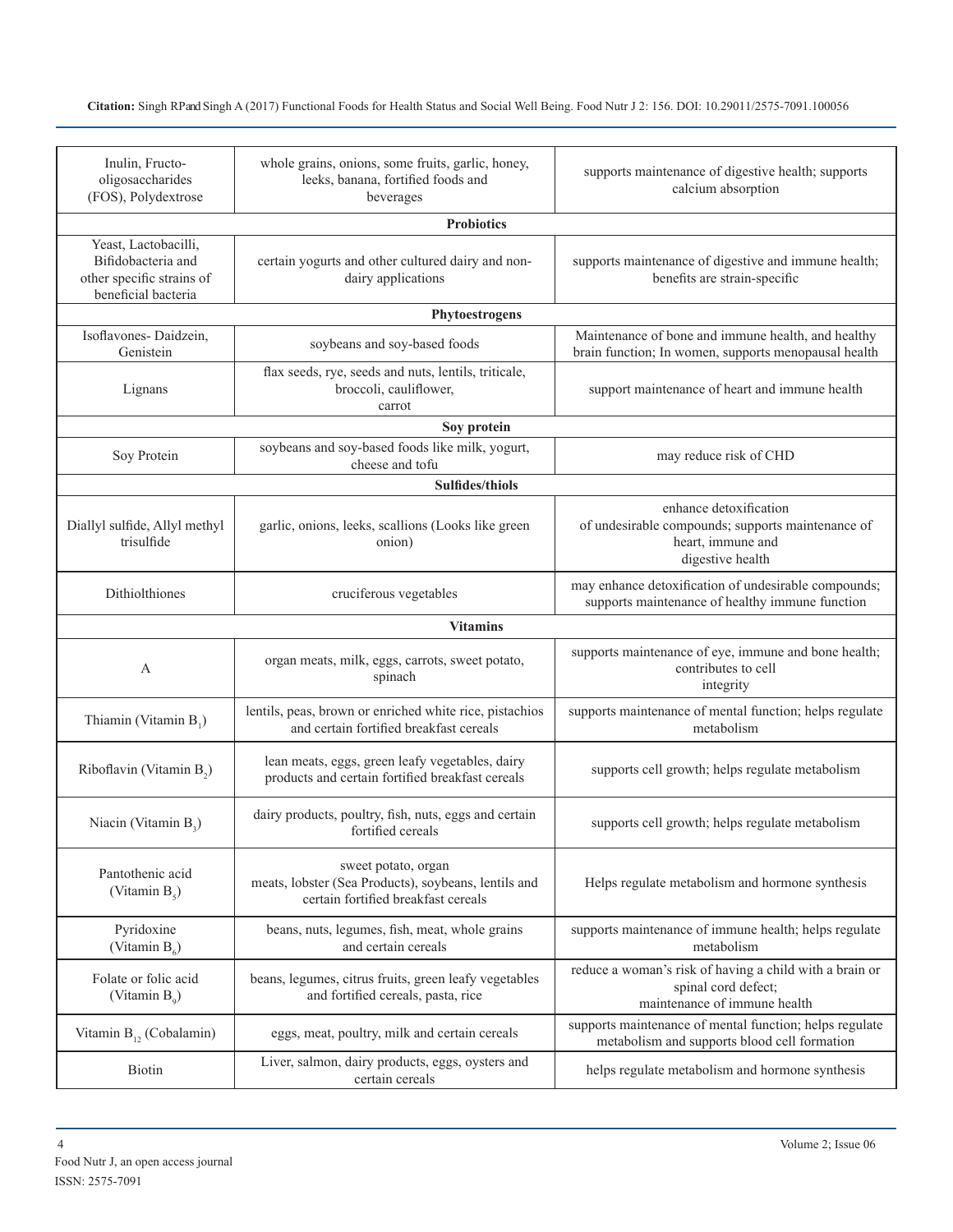| Vitamin C                                                | guava, sweet red/green pepper, kiwi, citrus fruit,<br>strawberries, fortified foods and beverages       | neutralizes free radicals which may damage cells;<br>supports maintenance of bone and immune health                                 |
|----------------------------------------------------------|---------------------------------------------------------------------------------------------------------|-------------------------------------------------------------------------------------------------------------------------------------|
| Vitamin D                                                | sunlight, fish, fortified foods such as yogurts or<br>cereals, and beverages, including milk and juices | may reduce the risk of osteoporosis; helps regulate<br>calcium and phosphorus; supports immune health; helps<br>support cell growth |
| Vitamin E                                                | sunflower seeds, almonds, hazelnuts, turnip greens,<br>fortified foods and beverages                    | neutralizes free radicals, which may damage cells;<br>supports maintenance of immune and heart health                               |
| Source: http://foodinsight.org; Sarin et al. (2012) [10] |                                                                                                         |                                                                                                                                     |

**Table 1:** Examples of Functional Components.

The most prominent types of functional products are presented briefly as follows:

# **Functional Fruits**

Apart from traditional fruits, the functional fruits and vegetables like pomegranate, kiwi, Cranberry, Bottle guard, Bitter guard have meticulous health beneficial effects. Some of them are discussed here:

#### **Pomegranate**

The health benefits of pomegranate have been attributed to its wide range of phytochemicals, which are predominantly polyphenols, including primarily hydrolyzable ellagitannins, anthocyanins, and other polyphenols (Table 2). Antioxidant activity of pomegranate has been attributed to its high polyphenolic content, specifically punicalagins, punicalins, gallagic acid, and ellagic acid.

| <b>Plant component</b>                 | <b>Constituents</b>                                                                                                                | Reference                                                                                                                                                                                                          |
|----------------------------------------|------------------------------------------------------------------------------------------------------------------------------------|--------------------------------------------------------------------------------------------------------------------------------------------------------------------------------------------------------------------|
| Pomegranate juice                      | Anthocyanins, glucose, organic acid, ascorbic<br>acid, EA, ETs, gallic acid, caffeic acid,<br>catechin, quercetin, rutin, minerals | Poyrazoglu and others (2002) [11]; Ignarro and others (2006)<br>[12]; Lansky and Newman $(2007)$ [13]; Heber and others $(2007)$<br>[14]; Mousavinejad and others (2009) [15]; Jaiswal and others<br>$(2010)$ [16] |
| Pomegranate seed oil                   | Conjugated linolenic acid, linoleic acid, oleic<br>acid, stearic acid, punicic acid, eleostearic<br>acid, catalpic acid            | Ozgul-Yucel (2005) [17]; Fadavi and others (2006) [18]; El-Nemr<br>and others $(2006)$ [19]; Sassano and others $(2009)$ [20]                                                                                      |
| Pomegranate peel                       | Luteolin, quercetin, kaempferol, gallagic,<br>EA glycosides, EA, punicalagin, punicalin,<br>pedunculagin                           | Van Elswijk and others (2004) [21]; Amakura and others (2000)<br>[22]; Seeram and others $(2008)$ [23]                                                                                                             |
| Pomegranate leaves                     | EA; fatty acids                                                                                                                    | Ercisli and others $(2007)$ [24]; Lan and others $(2009)$ [25]                                                                                                                                                     |
| Pomegranate flower                     | Polyphenols, punicalagin punicalin, EA                                                                                             | Kaur and others $(2006)$ [26]; Aviram and others $(2008)$ [27]                                                                                                                                                     |
| Pomegranate roots and<br>bark          | Alkaloids, ETs                                                                                                                     | Neuhofer and others (1993) [28]; Gil and others (2000) [29]                                                                                                                                                        |
| Source: Viuda-Martos et al., 2010 [30] |                                                                                                                                    |                                                                                                                                                                                                                    |

**Table 2:** Functional components of different parts of pomegranate.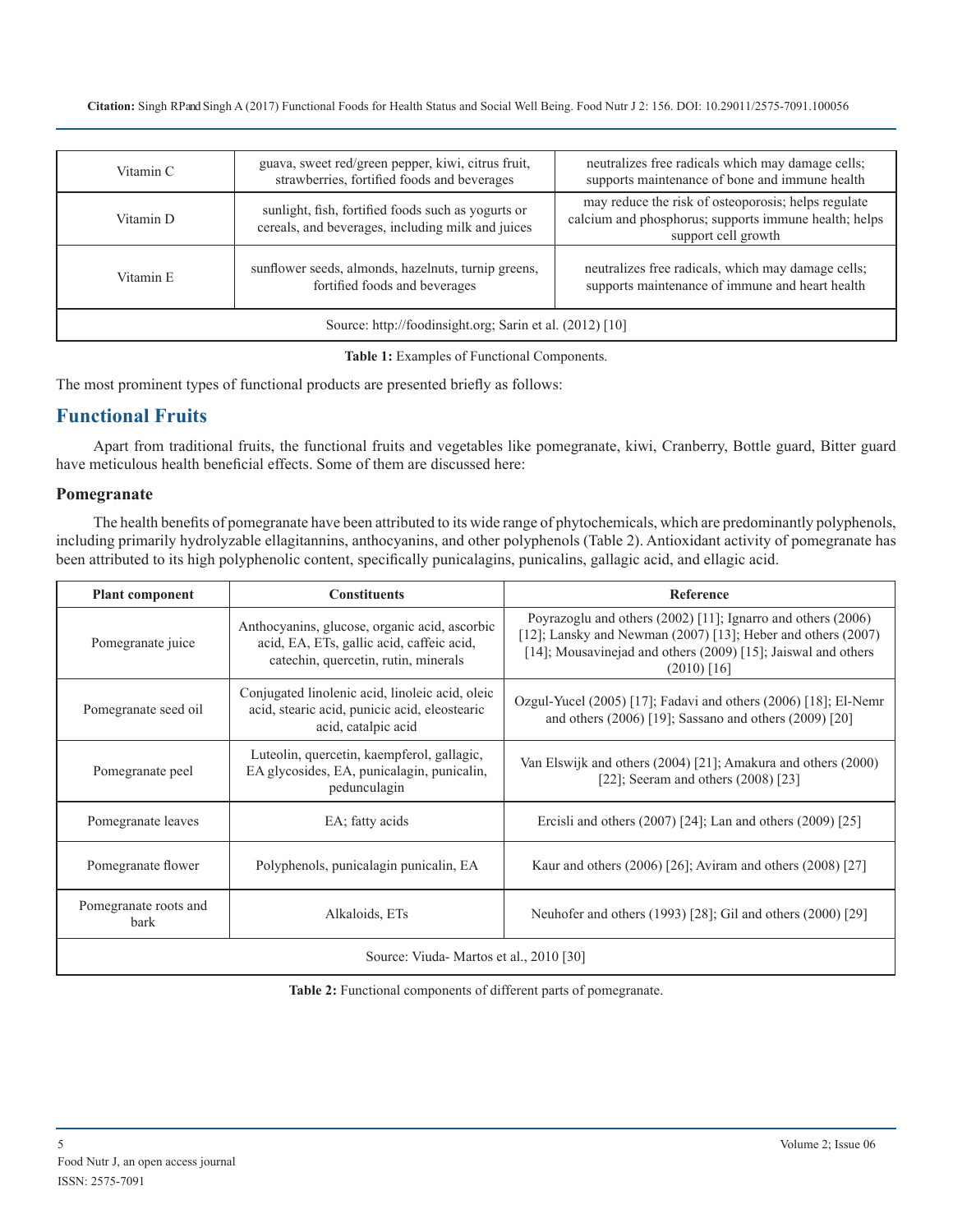Pomegranate juice exert antiatherogenic, antioxidant, antihypertensive, and anti-inflammatory effects.

- Punicic acid, a conjugated fatty acid present in pomegranate has an *in vivo* anti-inflammatory effect by limiting neutrophil activation and lipid peroxidation consequences.
- Pomegranate fruit and derivates endowed with a very high antioxidant activity as an antiproliferative, antiinvasive, and pro-apoptotic agent in various cancer cell lines and animal models
- The protective effects of pomegranate polyphenolics against UVA- and UVB-induced cell death of human skin fibroblasts may be attributed to reduced generation of intracellular ROS and increased intracellular antioxidant capacity
- Pomegarnate peel possesses antibacterial properties. Several studies conducted on aril juice is reported to possess anti viral activity.

#### **Kiwi Fruit**

Kiwi fruit is rich in vitamin C, Lutein and Xanthine and exert strong antioxidant activity. It helps to prevent cardiovascular diseases, cancer, insomnia. It improves the iron absorption and digestion.

#### **Cranberry**

Cranberry is a rich source of bioactive phenolic compounds with antiproliferative, antioxidant, anti-inflammatory, and antimicrobial activities. Cranberries contain bioactive compounds such as anthocyanins, flavonoids and tannins. Cranberry has been traditionally used to treat and prevent urinary-tract infections.

#### **Tomatoes**

Lycopene is the principal component of the tomato. It exhibits strong antioxidant effects to higher number of conjugative double bonds. Lycopene helps in prevention of prostate cancer and stress induced diseases.

#### **Amla**

Amla is a rich source of Vitamin C. Amla enhances [food](https://www.organicfacts.net/organic-products/organic-food/health-benefits-of-food.html?utm_source=internal&utm_medium=link&utm_campaign=smartlinks) absorption, balances stomach acid, fortifies the liver, nourishes the brain and mental functioning, supports the heart, strengthens the lungs, regulates elimination of free radicals, enhances fertility, helps the urinary system, increases [skin health,](https://www.organicfacts.net/home-remedies/10-best-foods-for-healthy-skin.html?utm_source=internal&utm_medium=link&utm_campaign=smartlinks) promotes healthier [hair](https://www.organicfacts.net/home-remedies/10-best-foods-for-healthy-hair.html?utm_source=internal&utm_medium=link&utm_campaign=smartlinks), acts as a body coolant, flushes out toxins, increases vitality, strengthens [eyes](https://www.organicfacts.net/home-remedies/15-tips-for-healthy-eyes.html?utm_source=internal&utm_medium=link&utm_campaign=smartlinks), improves muscle tone and, acts as an antioxidant. Amla is used for hair lose, eye sight, cardiovascular disease, diarrhea, digestion disorders etc. it possesses anti-ageing components and helps in mineral absorption.

Fruits industry byproducts are rich source of dietary fibres and other bioactive compounds. Several studies have been focused on extraction of bioactive compounds from FP (Struck et al., 2016) [31].

# **Probiotics**

Probiotics are defined as ''live microorganisms, consumed in adequate numbers for health benefit on the host''. Lactic Acid Bacteria (LAB) and bifidobacteria, the most studied and widely employed bacteria within the probiotic field, are normal components of the intestinal microbiota and have a long tradition of safe application within the food industry [32]. This success of dairy probiotics can partly be explained by their general positive image among consumers [33,34]. Recently, encapsulation was found as possible technology for decreasing sensitivity of probiotics [35,36]. Fruit juice has also been suggested as a novel, appropriate medium for fortification with probiotic cultures [37]. Now a days, encapsulation of active ingredients like probiotics is used to ensures that the bioactive compounds remain stabilized and maintains their bioavailability [38].

# **Prebiotics**

Prebiotics are non-digestible food ingredients that beneficially affect the host by stimulating the growth and/or activity of one or a limited number of bacteria in the colon, thus improving host health. Fructo-Oligosaccharide (FOS), inulin, Isomalto-Oligosaccharides (IMO), polydextrose, lactulose and resistant starch are considered as the main prebiotic components. Oligosaccharides play important role in obesity control [39]. Besides being prebiotics, these compounds have shown to increase calcium absorption, thus improve both bone mineral content and Bone Mineral Density (BMD) [40]. Furthermore, they influence the formation of blood glucose, and reduce the levels of cholesterol and serum lipids [41]. Prebiotics enhance the growth and survival of the probiotic cultures by influencing the growth and metabolites of both the probiotic and the starter. Due to the potential synergy between probiotics and prebiotics, foods containing a combination of these ingredients are often referred to as synbiotics [42].

# **Functional drinks**

Another important product category within the functional food segment is non-alcoholic beverages fortified with vitamins A, C and E or other functional ingredients. Although, there is a relatively high number of a product available in this segment e.g. functional drinks are those of cholesterol-lowering drinks (with combination of omega-3 and soy), ''eye health'' drinks (with lutein) or ''bone health'' drinks (with calcium and inulin) [43].

In India, the tea is popular drink among Indian population. In some regions, the tea is incorporated with different spices and herbs which add the nutritional value to tea. Several researchers have reported the health beneficial effects of herbal tea [44,45]. Masala tea becoming quite popular all over world and excellent for preventing seasonal diseases, cough, cold, fever and influenza etc (Table 3).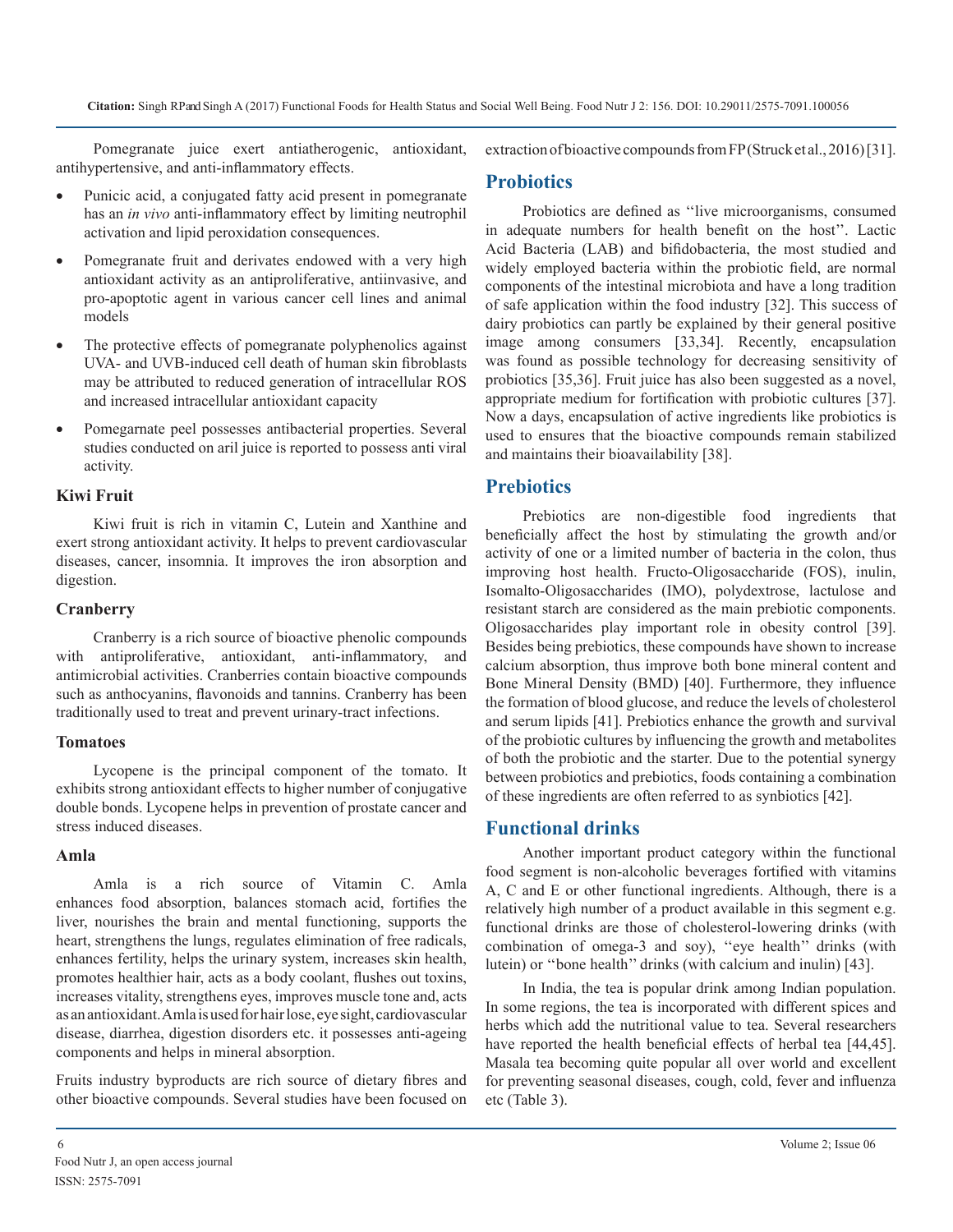| <b>Components</b> | <b>Functions</b>                                                                                                                                                                                                                                                                                                                                        |
|-------------------|---------------------------------------------------------------------------------------------------------------------------------------------------------------------------------------------------------------------------------------------------------------------------------------------------------------------------------------------------------|
| Cloves            | Antioxidant, anti-septic, local anesthetic, anti-inflammatory, Warming, carminative and anti-flatulent<br>properties.<br>Active component: Eugenol.                                                                                                                                                                                                     |
| Cardamom          | Cardamom (100g) contains energy (300 kcal), carbohydrates (68g), protein (11g), dietary fiber (28g), Vitamin<br>C, Thiamine, Vitamin B6, Riboflavin, Manganese, Iron Magnesium, Zinc.<br>Antidepressant, Lower Cholesterol, Cure Asthma, Helps in Sore throat, Improve Blood circulation                                                                |
| Cinnamon          | Cinnamon bark contains a natural antiseptic that have antibacterial, antifungal and anti viral activity<br>Natural pain killer and reduce the inflammation<br>It contains polyphenols which maintain metabolism, reduce blood sugar, improve digestion<br>It increases the bioavailability of medicines                                                 |
| Ginger            | Gastroprotective; helps in gastritis, antioxidant, anti-inflammatory, antibacterial activity, act as appetizer<br>It Protect the brain cells                                                                                                                                                                                                            |
| Tulsi             | Antibiotic, germicidal, fungicidal and disinfectant, Antidepressant, Antiinflammatory agent<br>Cure respiratory disorders and bronchitis<br>Antioxidant activity; helps in prevention of cancer and cardiovascular diseases<br>Antiageing effects; fights with free radicals, Wound healing effects<br>Active components: Camphene, Eugenol and Cineole |
| Black pepper      | Cure respiratory disorders, coughs, constipation, indigestion, anemia, impotency and cardiovascular diseases                                                                                                                                                                                                                                            |

**Table 3:** Components of Masala tea.

**Juice Blends:** A Juice blend of Pomegranate, Amla and green turmeric is consider being excellent for post cancer operated patients and coronary heart diseases. The medicinal of pomegranate and amla is already mentioned in this article. The turmeric is also known for its meticulous antiseptic, antioxidant, anti-inflammatory, neuroprotective, cardioprotective, anti depression and anti ageing effects. Curcumin (generally 3%) is the main active ingredient in turmeric. It has powerful anti-inflammatory effects and is a very strong antioxidant. Curcumin also helps to relieve arthritis pain.

**Functional soup** - Moringa dried/fresh leaves powder/paste soup amalgamated with sweet corn, green pea, ginger, black pepper and cardamom is commonly used by Indian population. Moringa leaves possess good quality proteins and several medicinal effects. Moringa is also rich in vitamin A, B and C and minerals like calcium, iron and phosphorous. Moringa helps in the prevention of diabetes and high blood pressure. Other components of soup also contribute to the excellent taste and medicinal value.

# **Functional cereals**

Oat and barley, offer another alternative for the production of functional foods. Cereals can be used as fermentable substrates for the growth of probiotic microorganisms. Additionally, cereals can be applied as sources of non-digestible carbohydrates that besides promoting several beneficial physiological effects can also selectively stimulate the growth of lactobacilli and bifidobacteria present in the colon and act as prebiotics. Cereals contain water soluble fiber, such as beta-glucan and arabinoxylan, oligosaccharides, such as galacto and fructo-oligosaccharides and resistant starch, which have been suggested to fulfill the prebiotic concept. Finally, cereal constituents, such as starch, can be used as encapsulation materials for probiotics in order to improve their stability during storage and enhance their viability during their passage through the adverse conditions of the gastrointestinal tract [46]. Some functional cereal components such as beta-glucan, however, applied also in the dairy and bakery industries. Recent research has focused on the use of beta-glucans, in the manufacture of low-fat ice creams and yogurts. Incorporation of beta-glucans with other soluble dietary fiber, into low-fat dairy products can make their mouthfeel, scoopability and sensory properties resemble those of full-fat products [46].

Food industrial By-Products (BP) are rich sources of functional ingredients, such as fibre, minerals, and phytochemicals can be fortified in bakery products [47-49].

In India, the lactating women take some traditional food supplements made from Rice/Wheat Flour, dry fruits, nuts and seeds, ghee (Clarified Butter), resins, herbs, brown/black pepper, coconut shreds, gums etc. These traditional supplements are not only energy rich but also provide minerals and vitamins (Table 4).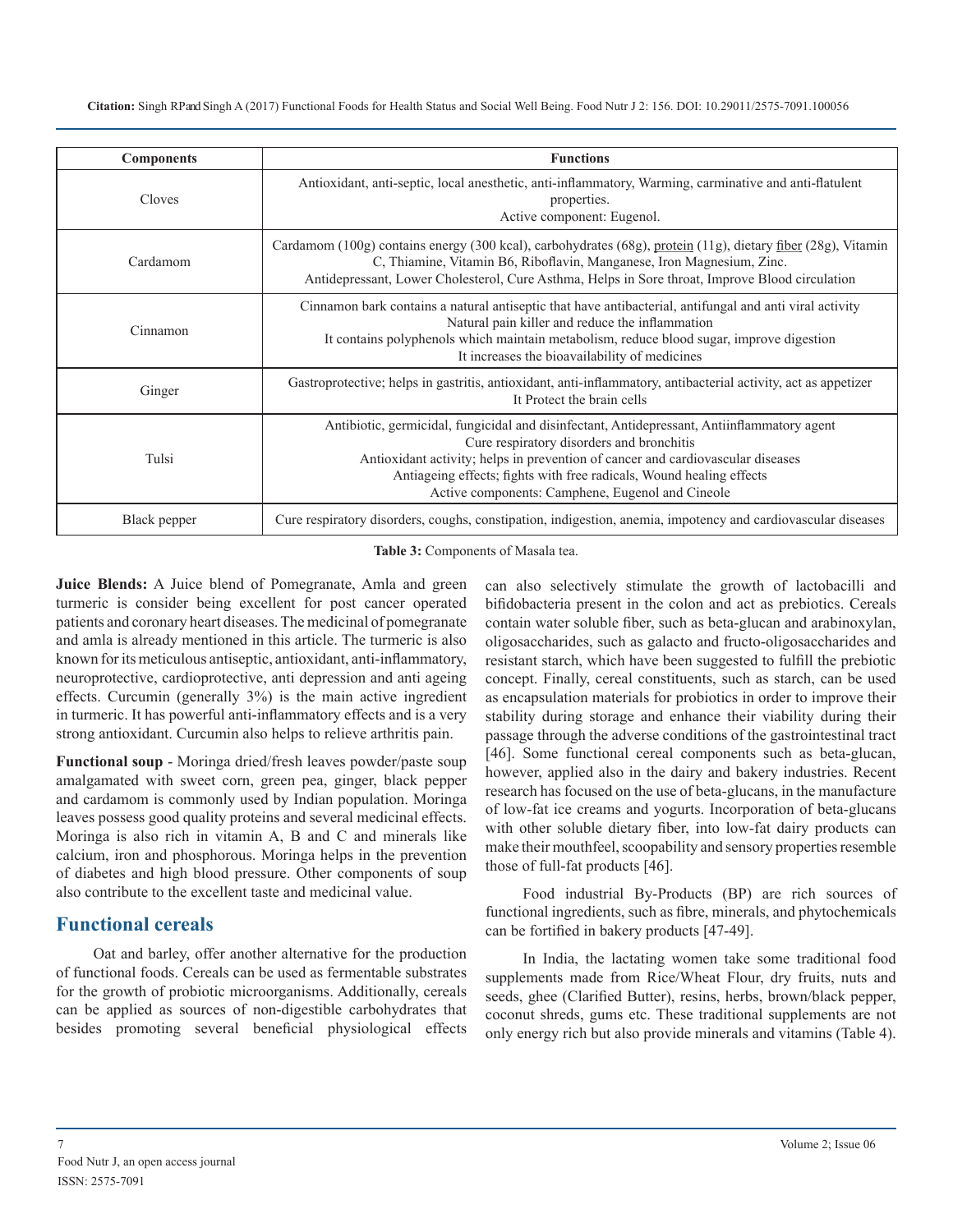| <b>Components of</b><br>Panjiri | <b>Function</b>                                                  |
|---------------------------------|------------------------------------------------------------------|
| Gums                            | It helps in uterus contraction. It is also a<br>source of fibres |
| Ginger Powder                   | Antiseptic. Promotes circulation.                                |
| Cardamom seeds                  | Antispasmodic, warming                                           |
| Melon seeds                     | <b>Essential Fatty acids, Minerals</b>                           |
| Nuts and dry fruits             | Essential fatty Acids, protein, vitamins                         |
| Ghee                            | energy                                                           |
| Rice/Wheat Flour                | Fibres, Minerals and vitamins                                    |
| Resins                          | Laxative, minerals                                               |
| Coconut                         | Medium Chain Fatty Acids, Energy, fibre                          |
| Jaggery                         | Warming, Clear the mucus                                         |
| Pepper                          | Prevent anemia, antiseptic, digestion                            |
| <b>Fennel Seeds</b>             | Antiseptic, Promote milk Flows, anti<br>spasmodic                |

**Table 4:** Functions of Components of Traditional Food Supplements for lactating women.

### **Functional meat**

Meat and its derivatives may also be considered functional foods to the extent that they contain numerous compounds thought to be functional. The idea of using food for health purposes rather than for nutrition opens up a whole new field for the meat industry. In addition to traditional presentations, meat industry can explore various possibilities, including the control of the composition of raw and processed materials via reformulation of fatty acid profiles or inclusion of antioxidants, dietary fiber or probiotics, etc [50].

# **Perspectives**

The future viability and success of functional foods in the marketplace depend on several elements. The key issue is consumer acceptance of such products. For consumers to agree to pay the cost associated with functional foods, they must be convinced by its health claims through clear, truthful, and unambiguous messages.

# **References**

- 1. [Koletzko B, Aggett PJ, Bindels JG, Bung P, Ferré P, et al. \(1998\)](https://www.ncbi.nlm.nih.gov/pubmed/9849353)  Growth, development and differentiation: a functional food science ap[proach. Braz J Nutr 80: 35-45.](https://www.ncbi.nlm.nih.gov/pubmed/9849353)
- 2. [Roberfroid MB \(2007\) Concepts and strategy of functional food sci](https://www.ncbi.nlm.nih.gov/pubmed/10837311)ence: the European perspective. Am J Clin Nutr 71: 1660-1664.
- 3. Hilliam M (2000) Functional food: How big is the market?. The World of Food Ingredients 12: 50-52.
- 4. Side C (2006) Overview on marketing functional foods in Europe. Functional food network general meeting.
- 5. Fern E (2007) Marketing of functional foods: A point of view of the industry. International developments in science and health claims, ILSI international symposium on functional foods in Europe.
- 6. Food and Agriculture Organization of the United Nations (FAO) (2007) Report on Functional Foods, Food Quality and Standards Service (AGNS).
- 7. [Hamer M, Owen G, Kloek J \(2005\) The role of functional foods in the psy](https://www.ncbi.nlm.nih.gov/pubmed/19079896)chobiology of health and disease. Nutrition Research Reviews 18: 77-88[.](https://www.ncbi.nlm.nih.gov/pubmed/19079896)
- 8. [Duchateau GSMJ, Klaffke W \(2008\) Product composition, structure,](https://link.springer.com/article/10.1007/s11483-008-9076-5)  and bioavailability. Food Bio- physics 3: 207-212.
- 9. [Eskin NAM, Tamir S \(2006\) Dictionary of nutraceuticals and functional](https://www.crcpress.com/Dictionary-of-Nutraceuticals-and-Functional-Foods/Eskin-Tamir/p/book/9780849315725)  foods. Taylor and Francis Group/CRC Press, Boca Raton, FL.
- 10. [Sarin R, Sharma M, Singh R, Kumar S \(2012\) Nutraceuticals: A Re](http://www.irjponline.com/admin/php/uploads/979_pdf.pdf)view. International Research Journal of Pharmacy 3: 95-99.
- 11. [Poyrazoglu E, Gökmen V, Artιk N \(2002\) Organic acids and phenolic](http://www.sciencedirect.com/science/article/pii/S0889157502910719) compounds in pomegranates (*Punica granatum* L.) grown in Turkey. [J](http://www.sciencedirect.com/science/article/pii/S0889157502910719)  [Food Comp Anal 15: 567-575.](http://www.sciencedirect.com/science/article/pii/S0889157502910719)
- 12. [Ignarro LJ, Byrns RE, Sumi D, de Nigris F, Napoli C \(2006\) Pomegran](https://www.ncbi.nlm.nih.gov/pubmed/16626982)ate juice protects nitric oxide against oxidative destruction and en[hances the biological actions of nitric oxide. Nitric Oxide 15: 93-102.](https://www.ncbi.nlm.nih.gov/pubmed/16626982)
- 13. [Lansky EP, Newman RA \(2007\)](https://www.ncbi.nlm.nih.gov/pubmed/17157465) *Punica granatum* (pomegranate) and [its potential for prevention and treatment of inflammation and cancer. J](https://www.ncbi.nlm.nih.gov/pubmed/17157465)  [Ethnopharmacol 109: 177-206.](https://www.ncbi.nlm.nih.gov/pubmed/17157465)
- 14. [Heber D, Seeram NP, Wyatt H, Henning SM, Zhang Y, et al.](https://www.ncbi.nlm.nih.gov/pubmed/17966977)  (2007) Safety and antioxidant activity of a pomegranate ellagitannin[enriched polyphenol dietary supplement in overweight individuals with](https://www.ncbi.nlm.nih.gov/pubmed/17966977)  [increased waist size. J Agric Food Chem 55: 10050-10054.](https://www.ncbi.nlm.nih.gov/pubmed/17966977)
- 15. [Mousavinejad G, Emam-Djomeh Z, Rezaei K, Khodaparast](http://www.sciencedirect.com/science/article/pii/S0308814609000843)  MHH (2009) Identification and quantification of phenolic compounds [and their effects on antioxidant activity in pomegranate juices of eight](http://www.sciencedirect.com/science/article/pii/S0308814609000843)  [Iranian cultivars. Food Chem 115: 1274-1278.](http://www.sciencedirect.com/science/article/pii/S0308814609000843)
- 16. [Jaiswal V, DerMarderosian A, Porter JR \(2010\) Anthocyanins and](http://www.sciencedirect.com/science/article/pii/S0308814609001551) polyphenol oxidase from dried arils of pomegranate (*Punica granatum* [L.\). Food Chem 118: 11-16.](http://www.sciencedirect.com/science/article/pii/S0308814609001551)
- 17. [Ozgul-Yucel S \(2005\) Determination of conjugated linolenic acid con](https://link.springer.com/article/10.1007/s11746-005-1161-7)tent of selected oil seeds grown in Turkey. J Am Oil Chem Soc 82: [893-897.](https://link.springer.com/article/10.1007/s11746-005-1161-7)
- 18. [Fadavi A, Barzegar M, Azizi HM \(2006\) Determination of fatty acids](http://www.sciencedirect.com/science/article/pii/S0889157504001462)  and total lipid content in oilseed of 25 pomegranates varieties grown i[n](http://www.sciencedirect.com/science/article/pii/S0889157504001462)  [Iran. J Food Comp Anal 19: 676-680.](http://www.sciencedirect.com/science/article/pii/S0889157504001462)
- 19. [El-Nemr SE, Ismail IA, Ragab M \(2006\) Chemical composition of juice](http://onlinelibrary.wiley.com/doi/10.1002/food.19900340706/abstract)  and seeds of pomegranate fruit. Die Nahrung 34: 601-606.
- 20. [Sassano G, Sanderson P, Franx J, Groot P, Van Straalen J, et al. \(2009\)](http://onlinelibrary.wiley.com/doi/10.1002/jsfa.3552/abstract)  [Analysis of pomegranate seed oil for the presence of jacaric acid. J Sci](https://www.ncbi.nlm.nih.gov/pubmed/9849353) [Food Agric 89: 1046-1052.](http://onlinelibrary.wiley.com/doi/10.1002/jsfa.3552/abstract)
- 21. [Van Elswijk DA, Schobel UP, Lansky EP, Irth H, Van Der Greef](https://www.ncbi.nlm.nih.gov/pubmed/14732284)  [J \(2004\) Rapid dereplication of estrogenic compounds in pomegran](https://www.ncbi.nlm.nih.gov/pubmed/10837311)ate (*Punica granatum*[\) using on-line biochemical detection coupled to](https://www.ncbi.nlm.nih.gov/pubmed/14732284) [mass spectrometry. Phytochem 65: 233-241.](https://www.ncbi.nlm.nih.gov/pubmed/14732284)
- 22. [Amakura Y, Okada M, Tsuji S, Tonogai Y \(2000\) High-performance liq](https://www.ncbi.nlm.nih.gov/pubmed/11093643)uid chromatographic determination with photodiode array detection of [ellagic acid in fresh and processed fruits. J Chromatog A](https://www.ncbi.nlm.nih.gov/pubmed/11093643) 896: 87-93.